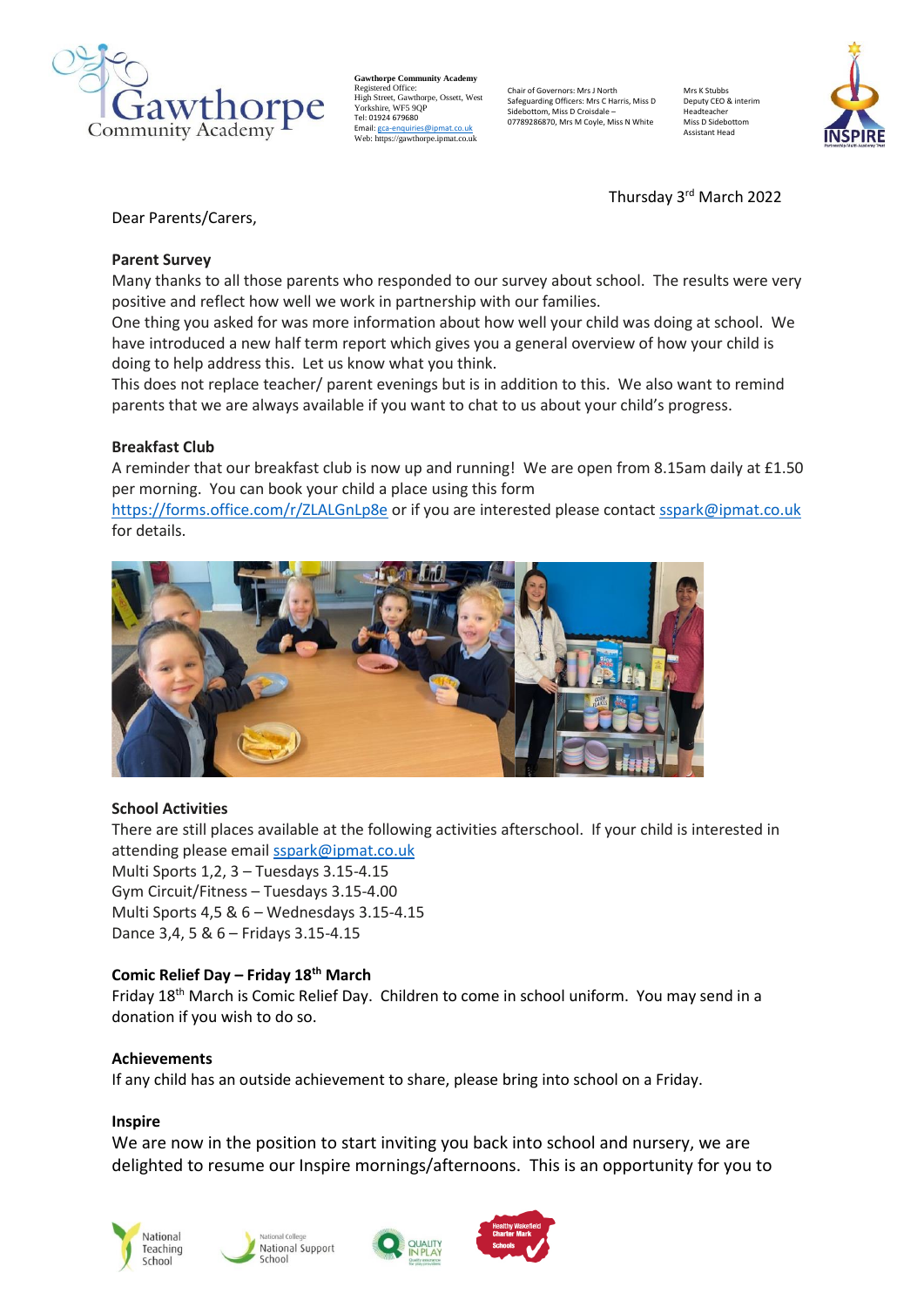

**Gawthorpe Community Academy** Registered Office: High Street, Gawthorpe, Ossett, West Yorkshire, WF5 9QP Tel: 01924 679680 Email[: gca-enquiries@ipmat.co.uk](mailto:gca-enquiries@ipmat.co.uk) Web: https://gawthorpe.ipmat.co.uk

Chair of Governors: Mrs J North Safeguarding Officers: Mrs C Harris, Miss D Sidebottom, Miss D Croisdale – 07789286870, Mrs M Coyle, Miss N White

Mrs K Stubbs Deputy CEO & interim Headteacher Miss D Sidebottom Assistant Head



come into school and work with your child. This is usually linked to Design Technology. For space and comfort, we ask for one adult per child. Morning Inspires will start at 9am and Afternoon 1.30pm. You will be asked to wait in the hall on arrival.

N- Wed 9<sup>th</sup> March and Monday 4<sup>th</sup> April (Concert) R- Thursday 24<sup>th</sup> March (am) Y1-Monday 28th March (am) Y2-Thursday 31<sup>st</sup> March (am) Y3-Tuesday 5<sup>th</sup> April (am) Y4-Wednesday 11th May (pm) Y5-Wednesday 15th June (am) Y6- To be advised

Next half term, we will be inviting you to attend our Reading lessons. More information to follow.

Mrs K. Stubbs Miss D. Sidebottom Deputy CEO & Interim Headteacher **Assistant Headteacher** Assistant Headteacher

## **Picture News**

Please find attached this week's Picture News poster. Picture News is a resource used in school to promote discussion around current issues. Each week there is a homework activity with an image and a question. We would encourage you to talk about this at home with the children. There are no right or wrong answers, it is a forum for discussion.